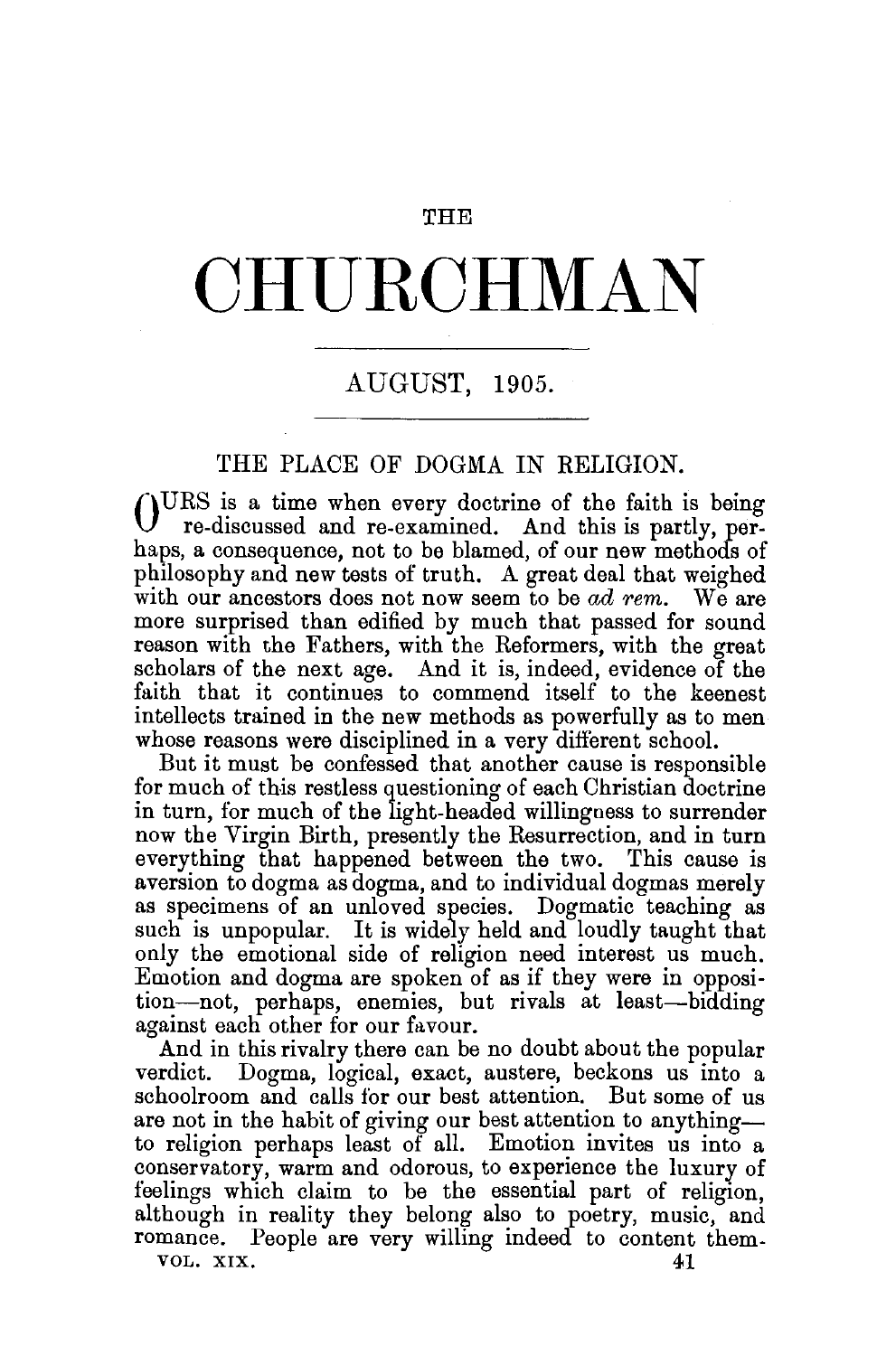selves with soft and gentle thrills, as far removed from earnest study as from faithful service.

Why need we trouble ourselves about the doctrine of the Incarnation, as long as we can admire the lovely and blameless life of Jesus? Why concern ourselves about the Atonement, if pity and a vague sense of personal obligation and gratitude are kindled to a genial warmth by the story of the Passion? It has come to be said at last, What matter about the actual truth of the narratives ? Read them as if they were true ; let them soothe the emotions even if they cannot penetrate the convictions. The soul is bidden, instead of a living Saviour and Brother, to content itself with the embrace of this pale and pulseless ghost of a creed, with no flesh and blood, not to speak of bone and sinew.

It is, therefore, a most grave and practical question: What is the place of dogma in my religion, and what is its importance ? But first let us have a clear and distinct view of the meaning of what we are discussing. What is dogma? The first meaning of the word was what one sees, and next, one's opinion of what he sees, his theory of it, his inferences, so that it answered with curious exactness to our English expression, a man's "*views*." But gradually it has come to mean a great deal more-not one's views, but his firmest convictions, his certainties, accurately propounded and put into a logical and formal statement. Such a statement of any truth is really a dogma-gravitation just as much as the resurrection of the dead. Theology has its dogmas, and these are unpopular; but so has chemistry, so has astronomy. Dogma resembles faith in this respect—that it plays a great part in religion simply because it plays a great part everywhere. Men are so made that it is impossible for them to take a real interest in anything whatever, or to advance far in any study, without constructing a whole chain of dogmas upon the subject. Even history is not content to relate her charming tales ; she propounds a science, a philosophy of history, with many strange dogmas, some of which, like some of her tales, are true.

The tendency to dogmatize may easily go too far. One may be over-hasty in laying down the law, over-positive in treating guesswork as knowledge, over.hot in resenting incredulity; and if this man is a theologian, people say, rightly enough, that he is too dogmatic. But why this complaint should be kept for theologians only is what I never could understand. The late Mr. Huxley was a self-confident and rash dogmatist, though he was no lover of what is known as dogma; and Mr. Herbert Spencer, while he thought himself to be refuting all dogma, was weaving large tissues of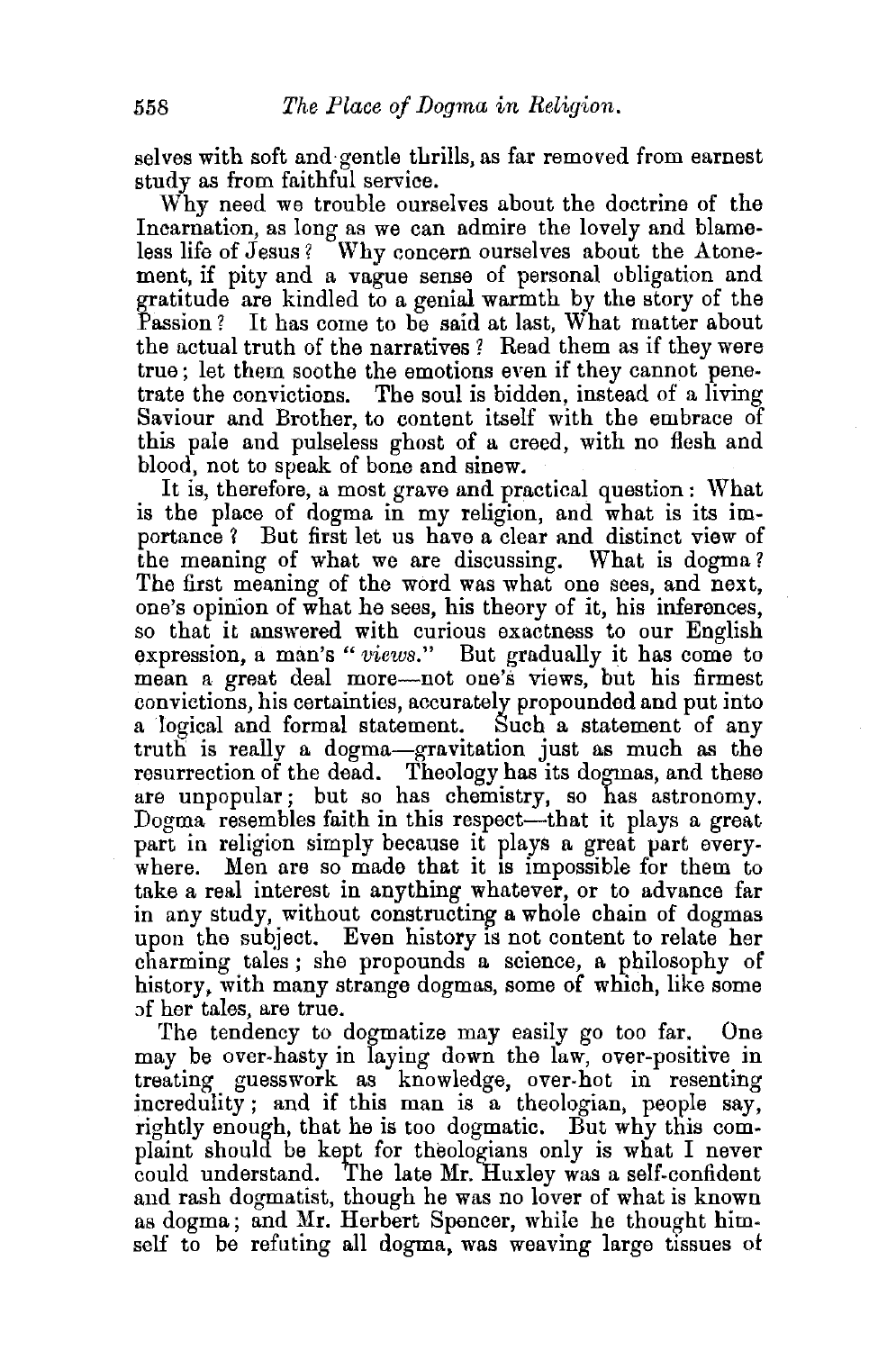that very fabric, of which a great part has vanished like a mist. But though it is possible to dogmatize overmuch, the rightful making of dogma is always going on. Without it no science could exist. For a dogma is simply a formulated and careful pronouncement concerning truth supposed to be made out and settled.

Shall we say, then, that in the field of religion there are no such dogmas? Or that, if there are, we have not the faculties to discover them ?

But this is a dogma, a dogma in the field of religion, a most hazardous and sweeping dogma, not to be accepted without far more proof than it has ever yet produced. It is the more audacious, because **the** religion which it contradicts is rooted in historic fact: it gathers around the life and death of Christ and what followed upon this; and it exhibits direct evidence far stronger than any other event in ancient history can show. It is no mere group of edifying sentiments or precepts-not at aU: Christ was either a mere man, or else He was Miracle Incarnate ; His death was either a sacrifice for sin, or else it was the greatest of all crimes. And you cannot read the story without asking questions which demand definite answers; dogma is quite inevitable.

The doctrine of the Trinity is not formally expressed in Scripture, just as gravitation is not openly revealed in nature; both of these are inferences drawn by human reason from what is revealed to it. Nay, they are revelations also; but revelations made to the reflective intellect, not to the organs of observation.

We read that " the Father showeth the Son all things that He doeth; that whatsoever the Son seeth the Father doing " (which is " all things ") "He doeth also and in like manner"; and that all men are bound to honour Him as they honour the Father.

Is it possible to read these things and not to ask, Is He, then, inferior to the Father ? And, if He is not inferior, are there two Gods, and is polytheism come back to us? Or is He, as the Church believes, a partaker in the Divine nature, which is one? And is it therefore that He calls Himself "the Son," and "the only-begotten Son," and the "one Son, the beloved " ?

You may answer "Yes," or you may answer "No," but one is as dogmatic as the other. For, I repeat, there is no greater mistake than to think that you get rid of dogma by getting rid of the Creeds. In vain you strive to dismiss it otherwise than by refusing to think at all, by the carelessness which drifts on to its fate, across unexplored waters, without a compass or a chart.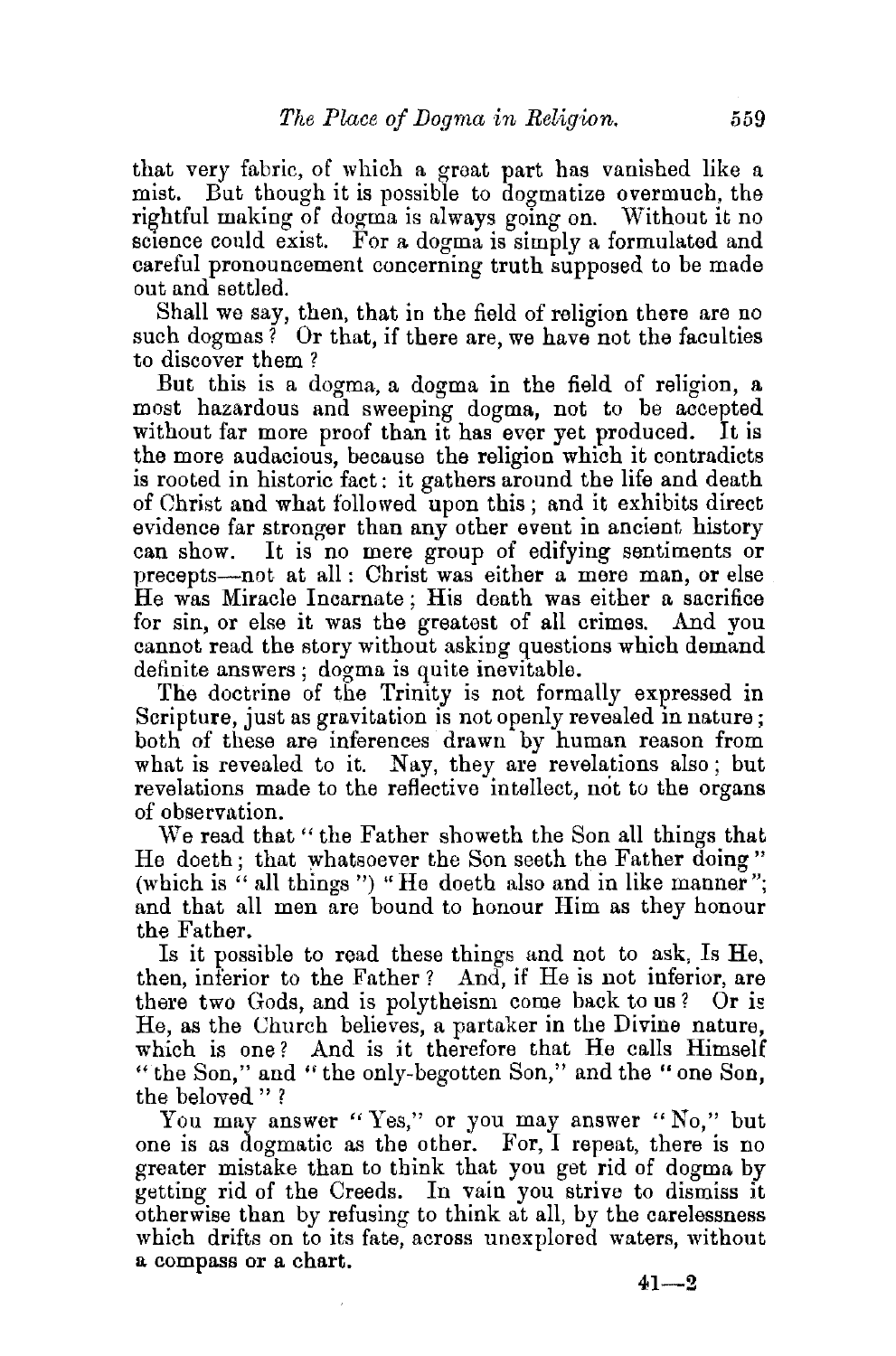Well, but does it very greatly matter which answer I give to these questionings of my soul *?* Is it right to attach so much importance to my belief? Must I lose everything by making a mistake upon such subjects? Surely what concerns me is to feel tenderly and affectionately about Jesus the Good Shepherd, and to try to follow His example. Other speculations may interest theologians, but can they shipwreck an immortal soul *?* 

Now, let us be quite frank. I am sure that no mere error in judgment, of itself, apart from the moral state which may have led up to it-carelessness or rash presumption, or disobedient reluctance to be taught-can forfeit one's eternity. It must be true of beliefs, as of conduct, that the servant who knew not his master's will and did it not shall be beaten with few stripes, which does not mean endless perdition. But yet he shall be beaten; for all our beliefs have consequences, as practical as follow those of a farmer concerning the rotation of crops. Just as a flower which is not killed is yet checked and stunted by a sharp air and a thin soil, and revives and flourishes when transplanted ; just as a recruit, pale from the slums of a crowded city, is developed by exercise, his lungs expand and his limbs grow sinewy, so is the soul degraded by all unworthy conceptions of God and His grace, and, again, drawn out and developed by every fine and pure truth concerning Him in whom we live and move and have our being.

Unkind thoughts of Him will make myself unkind. Unworthy conceptions will make me content to return an unworthy love. If I contract the efficacy of His love to the scope of any conventicle whatever-call it a meeting-house. call it a cathedral—I shall not do adequate homage to that great heart which, by the grace of God, tasted death for every man.

Further, it is only through solid and trustworthy fact, pondered and accepted, that the very feelings which men put into contrast with dogma can be fed. And as we saw that dogma is not confined to religion, so the connection between dogma and emotion is visible all around us. Perhaps the emotion which comes nearest to distinctly religious feeling is excited by the midnight sky, with its golden lamps rising, setting, all night long. Nay, it is, or may be, religious. When I consider the heavens, the work of Thy fingers, the moon and the stars, which Thou hast ordained-what is man, that Thou art mindful of him?

Well, to-night we find there an appeal to us, of which the Psalmist never dreamed. We reflect that the light in our eyes started from yonder star before the Pyramids were builded ; and if the star were destroyed ten thousand years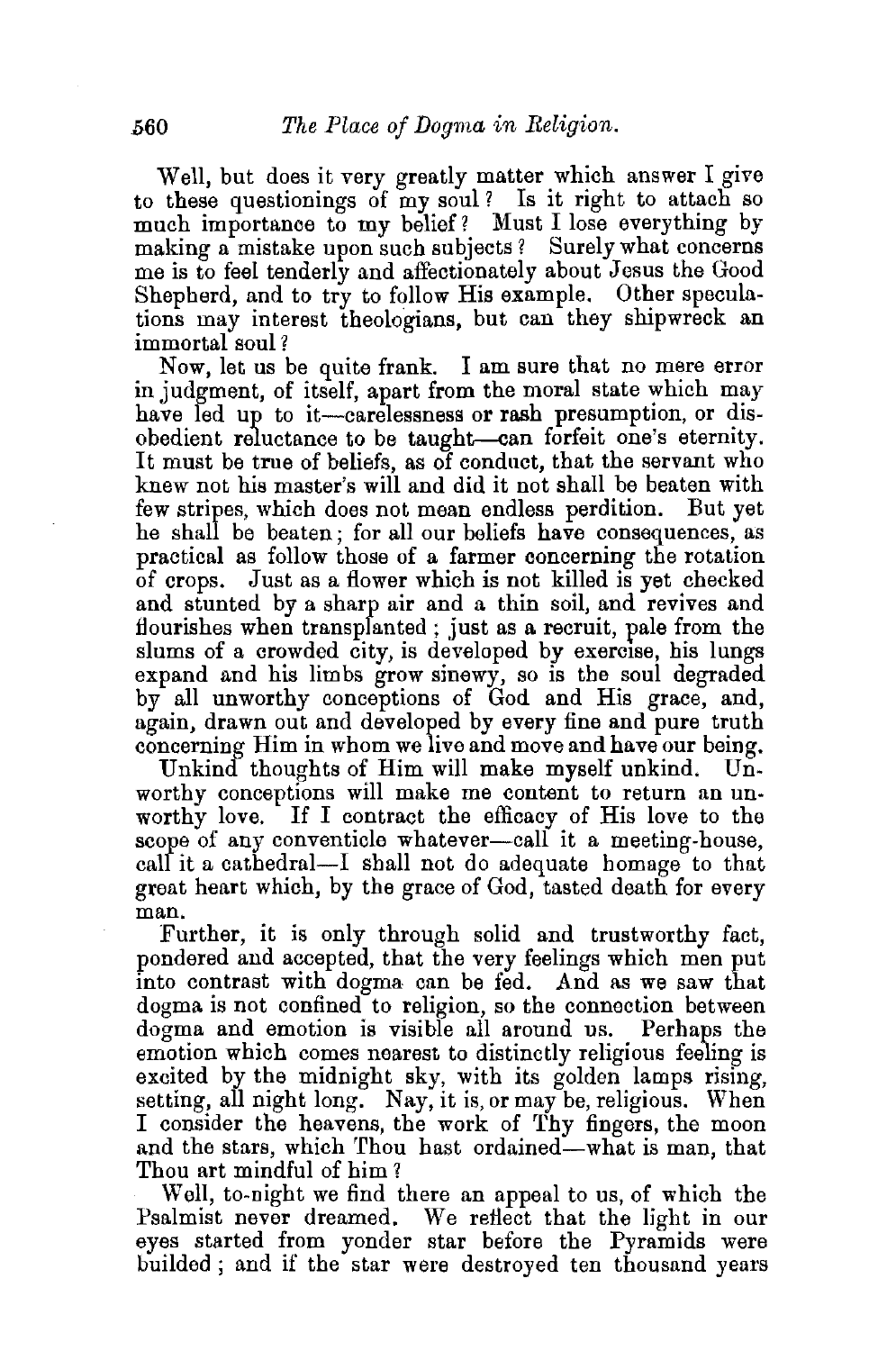ago, not we, but our remote posterity, should watch it burning out, as stars have done, as men have watched them doing. Our imagination reels under the strain. But remember, as your heart beats high, to think of vaster systems than David guessed, blazing suns with worlds around them rushing, as we are rushing, faster than a cannon-ball can fly, through abysmal spaces evermore-remember that geometry and mathematics, hard and long studies of centuries of scholars, all the dogmas-for dogmas they are-of the severe science of astronomy, were in that thrill you felt as you gazed into the midnight sky.

Why, then, are you surprised, when we tell you that the pure emotion of the young heart, singing :

> " Gentle Jesus, meek and mild, Look upon a little child,"

can, as time goes on, be deepened and intensified by learning that God was in Christ, reconciling the world unto Himself *1* 

As with nature, so with art. You are aniazed, in looking on some vast cathedral, at its dignified, harmonious grandeur. But some competent person shows you how all this was, in a sense, forced upon the builders-assuming their competence to learn—how the stone roof would either have crushed the walls or burst them out without this ponderous masonry; how its bulk would have been clumsy if some of it had not passed out from the walls into buttresses ; how these were planned, not for the charm of light and shade which they possess, but to lean against the walls and steady them ; how at last was invented the exquisite flying buttress, standing away from the building altogether, but stretching an arch crosslike, an arm to sustain it; how this might prove too slight to resist the outward thrust, if its weight were not increased by the lovely pinnacle which crowns it, so that the whole building' is fitly joined together and compacted. Surely your admiration, your wonder, is increased by all you learn. But if you were so foolish as to say, "I am content with  $m\bar{v}$ superficial first impressions ;- like Wordsworth,

> ' Contented if " I " might enjoy The things that others understand'-

do not trouble me with reasons and calculations," then the man who knows would answer: "Those old builders knew not enough, though they knew something of what you esteem so lightly ; the principles of building bad not yet been worked out into dogma. They built, as you would do, for beauty and emotion, without sound and full calculation, and therefore many ambitions and costly cathedrals tumbled almost at once about the builders' ears. We have only those which survive.